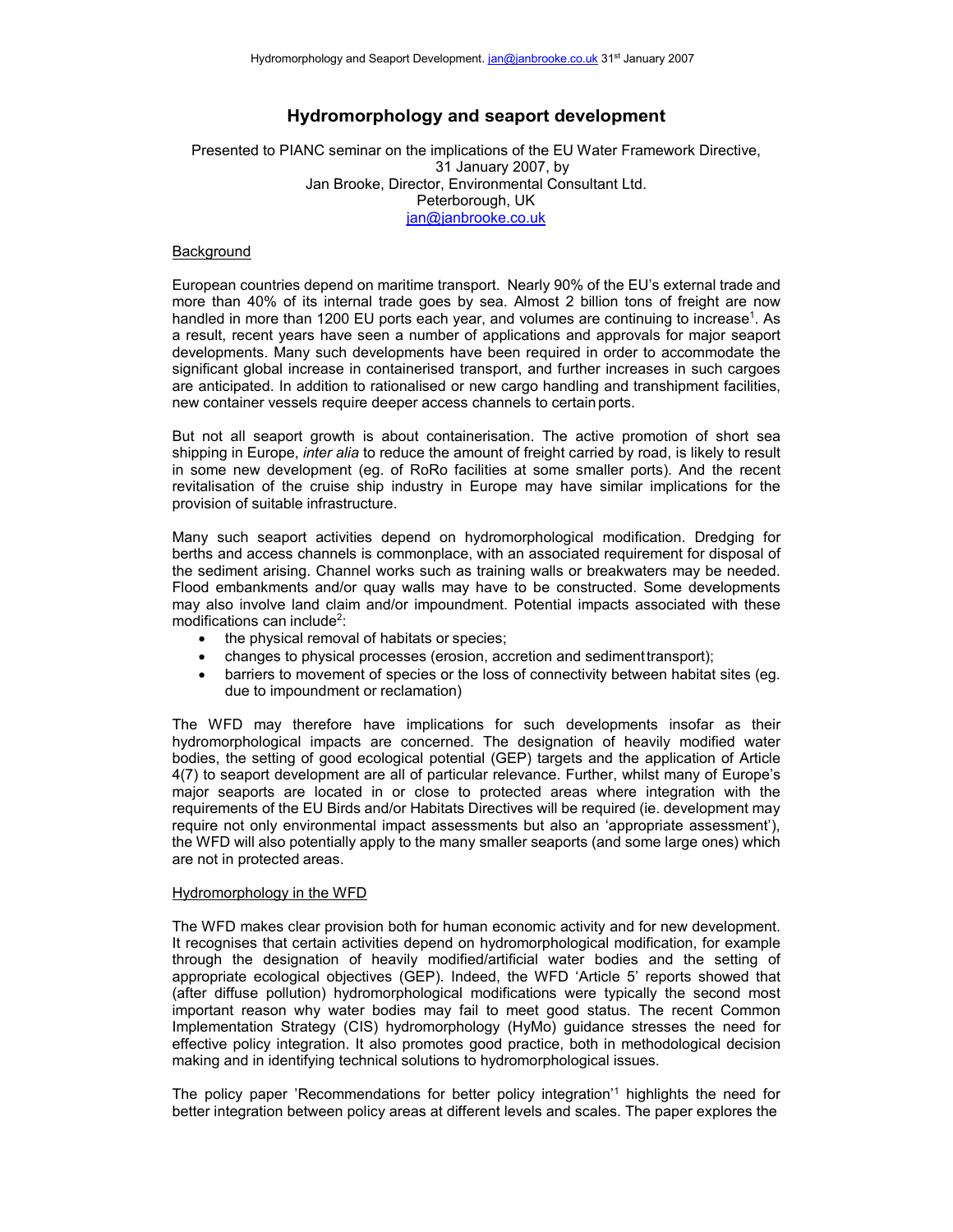relationship between the WFD and three key hydromorphological pressures - hydropower, navigation and flood defence - and recommends amongst other things the need for proper consideration of European Transport Policy (including the promotion of Motorways of the Sea and Short Sea Shipping). It also notes that significant progress can be made by: enhancing the recognition of the different interests, fostering co-operation between the different competent authorities and stakeholders, and promoting more integrated development strategies. At project level, for developments on the coast and estuaries it is recommended that due attention be paid to the dynamic nature of the environment in achieving ecological objectives established by the WFD and/or for water dependent Natura 2000 sites, achieving "favourable conservation status" (the latter requiring close coordination with the implementation of the Birds and Habitats Directives). Similarly, whilst it is recognised that sediment transport is not directly addressed by EU specific legislation, it is suggested that supplementary measures dealing with sediment transport management could be part of the (sub) basin river management plans to support the achievement of WFD objectives.

The CIS technical good practice guide<sup>2</sup> discusses the actions that might be required to deal with hydromorphological change, both with regard to existing and possible new modifications. It recognises that it may be very expensive to retrofit measures into existing modifications. It also highlights the need to pay proper attention to 'legacy' issues, where historic modifications continue to affect the status of the water body - examples might include now-obsolete structures such as breakwaters or training walls, or a situation where the physical effects of a historic capital dredge (which was carried out in accordance with the conditions of the licence issued at the time) continue to be experienced.

The HyMo policy paper suggests that for already deteriorated aquatic ecosystems, "win-win" situations can be achieved if new projects are designed so as to improve the ecosystems concerned, and there may well be certain cases where it is reasonable for such "win-win" measures to be agreed as part of the site-specific mitigation or restoration package for a particular development. However, the sheer scale of some historic modifications and the costs associated with their restoration mean that the approach of dealing with historic modifications through mitigation for new development should not be assumed to be the norm. As highlighted in the technical good practice guide, legacy issues need to be properly recognised and appropriately dealt through the identification of both measures and delivery mechanisms as part of the River Basin Planning process. This is especially important where significant restoration or mitigation measures are required.

## New hydromorphological modifications associated with seaport development

Where the hydromorphological change(s) associated with proposed new development would cause deterioration or failure to achieve good ecological status/potential, Article 4(7) of the WFD applies. This requires that developments which will affect water status must meet the following criteria:

- implementation of all practicable mitigation measures;
- confirmation that there are no environmentally better but not disproportionately costly alternatives for delivering the beneficial objectives of the project;
- demonstration of overriding public interest or equivalent; and
- the reasons for the development are set out in the relevant River Basin Management Plan

A recent CIS quidance document on Article  $4(7)<sup>3</sup>$  has provided some useful clarification on how these criteria might be applied. Of particular relevance to port development, this document clarifies that:

- the WFD objective of preventing deterioration of status refers to adverse changes between rather than within status classes;
- Article 4(7) will not apply to certain temporary effects (eg. short-duration effects of construction or maintenance works);
- for certain small projects, a 'generic approach' can be used in order to reduce the assessment burden;
- new developments which are not cited in the River Basin Management Plan may still proceed as long as certain conditions are met; and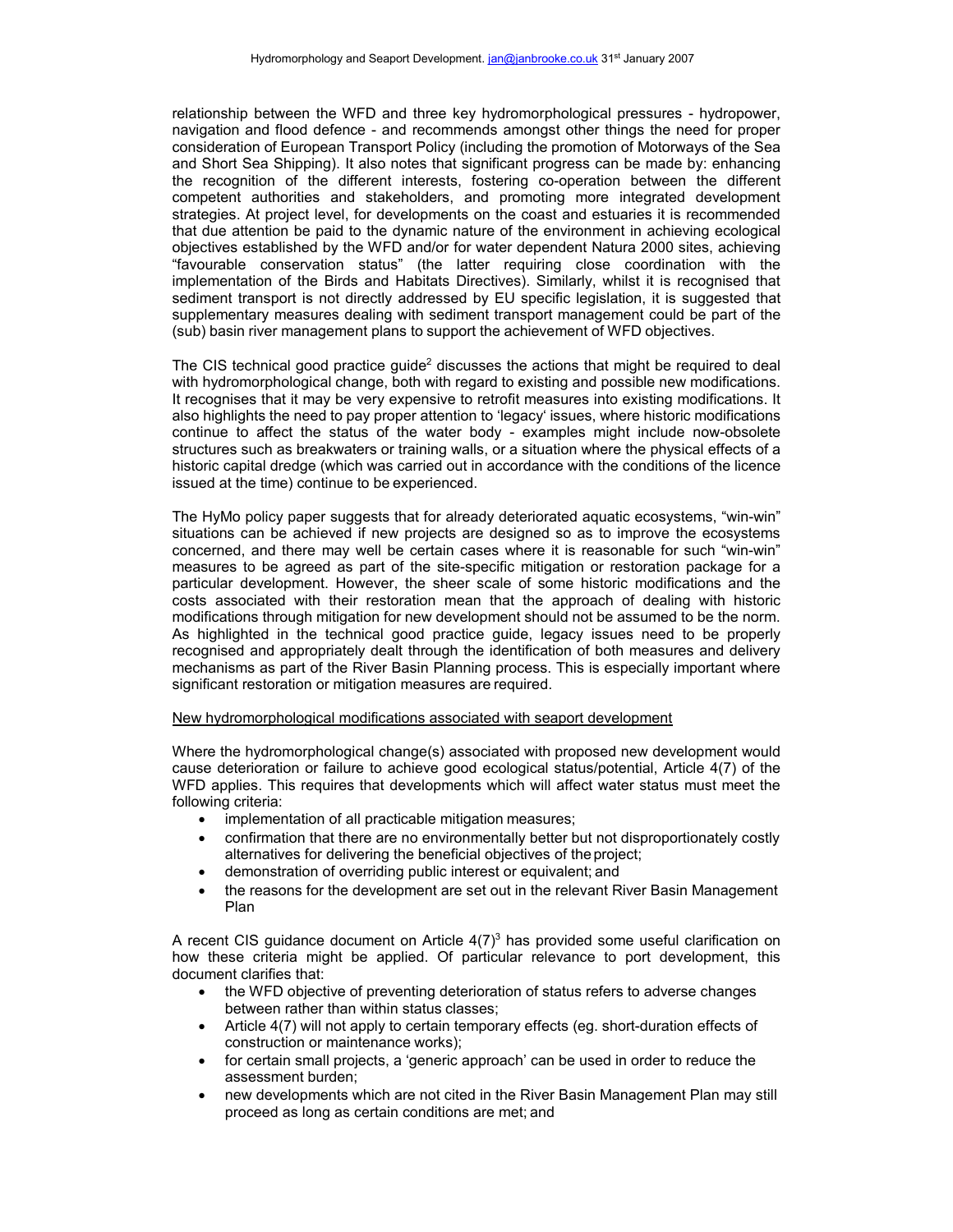• Article 4.7 does not require compensatory measures

#### Practical implications

So, what does all this mean for new seaport development? Many seaports which have promoted new development in areas protected under the EU Birds and Habitats Directives have experience of frustrating and often expensive challenges and disputes; of sometimes major delays; and of significantly increased costs. Will the WFD have similar consequences, and, if so, how can the risks be reduced? The following paragraphs set out some guiding principles to facilitate the 'WFD-proofing' of future new development proposals and hence reduce the risk and/or consequences of negative experiences under the Water Framework Directive.

It is worth noting at this point that, whereas the Birds and Habitats Directives apply only to certain protected sites, species and habitats, the WFD applies to all coastal and transitional waters in the EU. There are also other key differences between these three Directives, notably the vital role of economic considerations in the Water Framework Directive: all 'measures' required under the WFD must be shown to be cost-effective and not disproportionately costly. In this regard, however, if an area is protected as a Natura 2000 site and the objectives set by the Birds and Habitats Directives are more stringent than those of the WFD, the objectives of the former will take precedence.

#### Suggested steps in delivering future WFD-compliant hydromorphological modifications

The first step in considering the likely effects of a new hydromorphological modification is to develop a thorough understanding of the often complex natural environment in which that modification will take place, as well as its likely hydromorphological effects. Indeed, as mentioned earlier, the CIS policy paper recommends that developments on the coast and in estuaries should pay specific attention to the dynamic nature of the environment. A full appreciation of the WFD characteristics of the affected water body is also required (ie. is it a coastal or transitional water body; it is classed as heavily modified or not; and what is the current and target ecological status (or GEP)?).

As far as possible, any hydromorphological modification should then be designed so as to avoid causing deterioration of water status: indeed, this principle should be good practice irrespective of WFD requirements. Where hydromorphological modifications which affect water status are unavoidable and restoration measures are not viable, practicable measures to mitigate the adverse effects should be promoted. In this respect, some of the recommendations made in the CIS HyMo technical good practice guide, including the case study experiences, may be useful. Specifically, the guidance includes:

- an illustrative range of possible hydromorphological alterations typically associated with navigation activities and navigation infrastructure (Figure 4b);
- guidance on the role of a generic list of potential measures in measure selection (Figure 8); and
- guidance on the use of impact criteria in the design of mitigation and restoration measures (Annex III, part 3)

PIANC also has a number of publications of potential value, including those entitled 'Bird habitat management for ports and waterways<sup>14</sup> and the forthcoming 'Best management practices applied to dredging and dredged material disposal projects for protection of the environment'5 .

In terms of potential additional workload - and hence cost - it is important to be aware that many of the above steps are consistent with those required under the EIA Directive 85/337/EEC (as amended). Therefore, although some extra detail may be required in order to deal with the WFD-specific 'water status' requirements, much of the other work needed at this stage may well be necessary for other purposes. Rather than re-invent the wheel, it will therefore be prudent to make maximum use of existing processes - for example in respect of data collection and evaluation, also modelling and assessment - thus limiting the potential additional costs.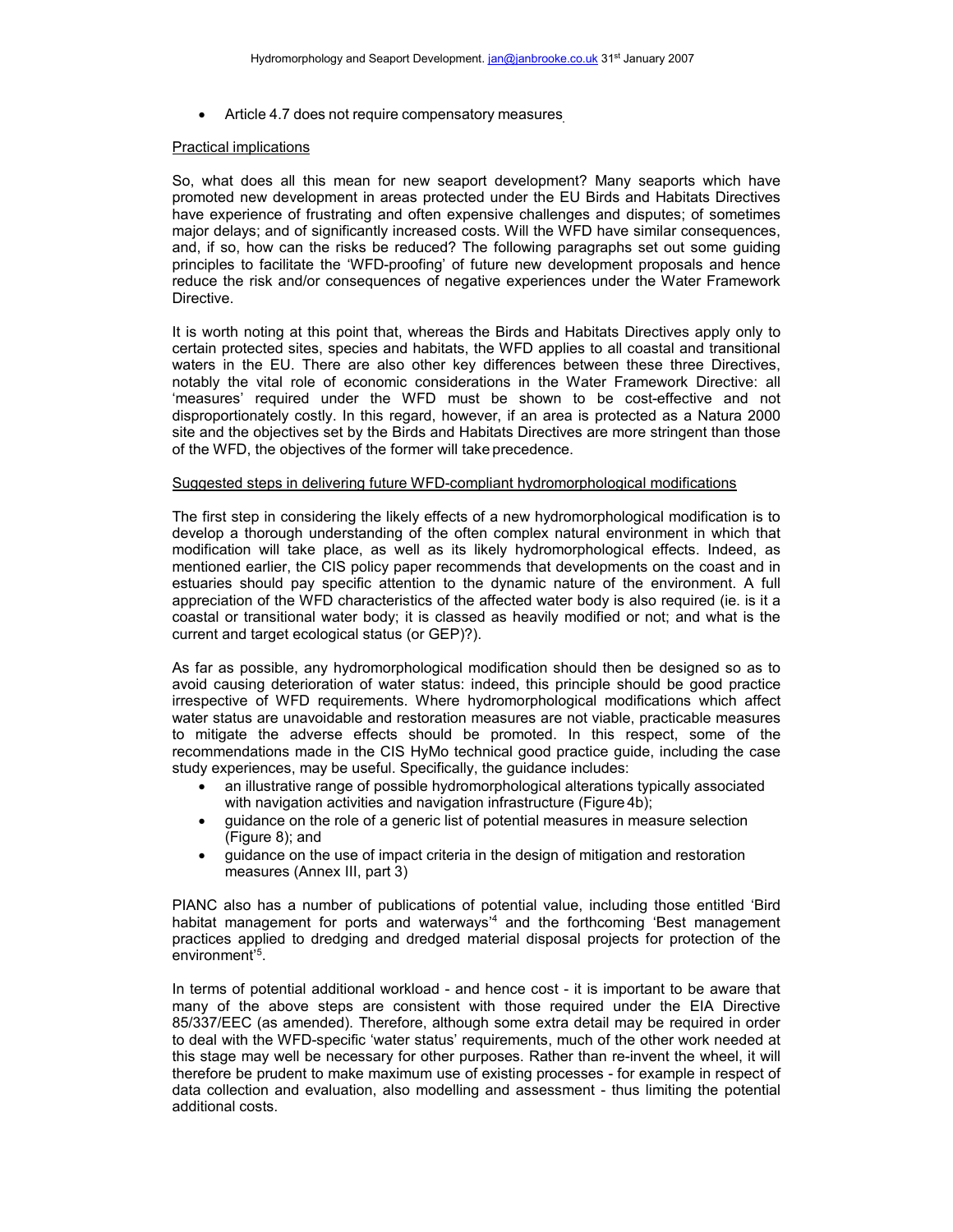As well as demonstrating that all practicable mitigation measures have been investigated and adopted, a project which is going through the Article 4(7) process will also have to demonstrate:

- that there are no technically feasible, environmentally better options for delivering the beneficial objectives of the project which are not disproportionately costly, and
- that there are reasons of overriding public interest or that the benefits to the environment and to society of achieving the relevant WFD objectives are outweighed by the benefits of the new modifications or alterations to human health, to the maintenance of human safety, or to sustainable development.

The CIS guidance paper on Article 4(7) provides some useful insights as to how this process will work, although - ultimately - case law will be needed to clarify these provisions. Providing evidence to demonstrate that a proposed modification meets these requirements may well involve developers in some additional work but, even so, it is again worth drawing parallels with the work necessary to satisfy the EIA process as this requires both the consideration of alternatives and, in many cases, a statement of need/justification for the project.

And finally, a note of caution. Legal advice provided to the European Commission suggests that Article 4(7) of the WFD may already be in force. Developers considering the promotion of projects which involve hydromorphological modifications - or indeed, those which might otherwise fall within the scope of Article 4(7) are therefore recommended to take the steps necessary to ensure that their proposals are WFD-compliant - at least in as far as the current stage of WFD implementation permits. But how?

## So, what do we already know, and what can we already do to ensure WFD compliance?

It is often said that it is not yet possible to assess the practical implications of Article 4(7) because we do not yet have confirmation of what good ecological status means for a certain water body, or because river basin management plans (RBMPs) have not yet been prepared. In the light of the Commission's advice that Article 4(7) may already apply, however, and if delays to projects are to be minimised, it would seem to be prudent to use what we do already know to make sure that proposals for future hydromorphological change are as 'WFD-proof' as is possible. Indeed, the same argument applies to any development which may affect water status. In this regard, the following guiding principles may be useful:

- we do know that WFD objectives relate not only to chemical but also to ecological *and hydromorphological* status
- we do know that high status means at or close to pristine natural conditions and good status (the WFD target) is slightly below high status. However, we also know that the WFD makes provisions for hydromorphological modification
- we do know that developments which affect status will be subject to Article  $4(7)$ ; we also know the types of activity that may be exempt
- we do know that economic considerations (cost-effectiveness, disproportionate cost) are important in WFD decision making
- although we don't yet have RBMPs, we do know that Article 4(7) guidance expects 'interested parties to have the chance to express their views in advance of a decision'
- we do know that the WFD has a strict no deterioration requirement and that Member States should aim to achieve good status/potential
- we do have extensive experience with assessment and mitigation
- we do know that Article 4(7) does not require compensatory measures, and
- we do know that Article 4(7) may already apply.